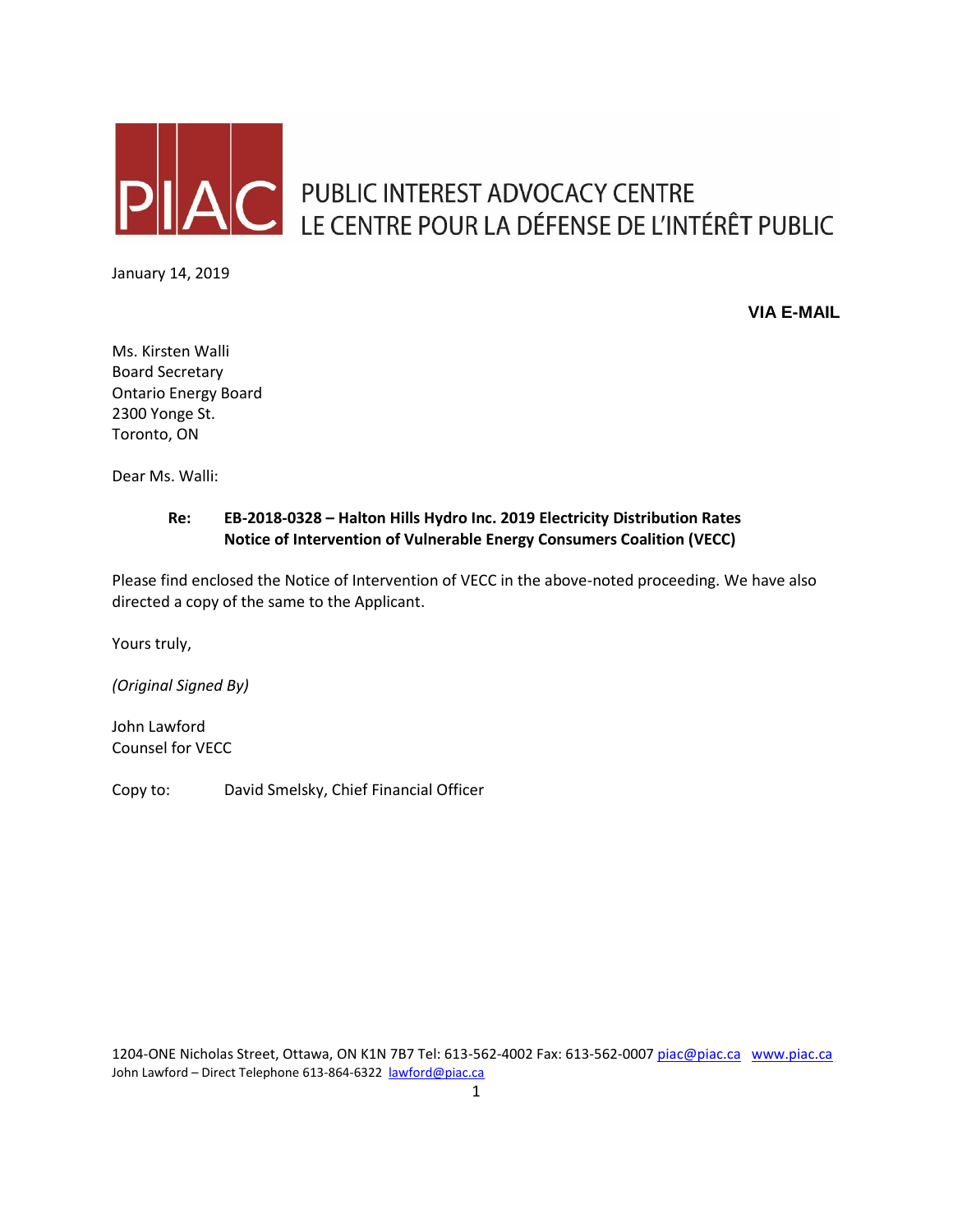## **ONTARIO ENERGY BOARD IN THE MATTER OF AN APPLICATION BY HALTON HILLS HYDRO INC.**

#### **2019 ELECTRICITY DISTRIBUTION RATES**

# **NOTICE OF INTERVENTION OF THE VULNERABLE ENERGY CONSUMERS COALITION**

To: Ms. Kirsten Walli, Board Secretary

And to: David Smelsky, Chief Financial Officer, dsmelsky@haltonhillshydro.com

#### **IDENTITY OF THE INTERVENOR AND ITS MEMBERSHIP**

- 1. The Vulnerable Energy Consumers Coalition (VECC) hereby expresses its intention to intervene and participate in the above-mentioned proceeding. VECC consists of the following organizations:
	- (a) The Federation of Metro Tenants Association (FTMA)
	- (b) The Ontario Coalition of Senior Citizens' Organizations (OCSCO)
- 2. The Federation of the Metro Tenants Association (the "FTMA") is a non-profit corporation composed of over ninety-two affiliated tenants associations, individual tenants, housing organizations, and members of non-profit housing co-oops. In addition to encouraging the organization of tenants and the promotion of decent and affordable housing, the Federation provides general information, advice, and assistance to tenants. The address is:

500-27 Carlton Street Toronto, ON M5B 1L2

3. The Ontario Coalition of Senior Citizens' Organizations ("OCSCO") is a coalition of over 160 senior groups as well as individual members across Ontario. OCSCO represents the concerns of over 500,000 senior citizens through its group and individual members. OCSCO's mission is to improve the quality of life for Ontario's seniors. OCSCO's address is:

> 333 Wilson Avenue, Suite 406 Toronto, ON M3H 1T2

4. The coalition of the FMTA and OCSCO under the name VECC has the specific mandate of intervening in proceedings to advocate on behalf of the interests of Ontario's vulnerable consumers with respect to energy issues, primarily through intervention in regulatory proceedings at the Ontario Energy Board.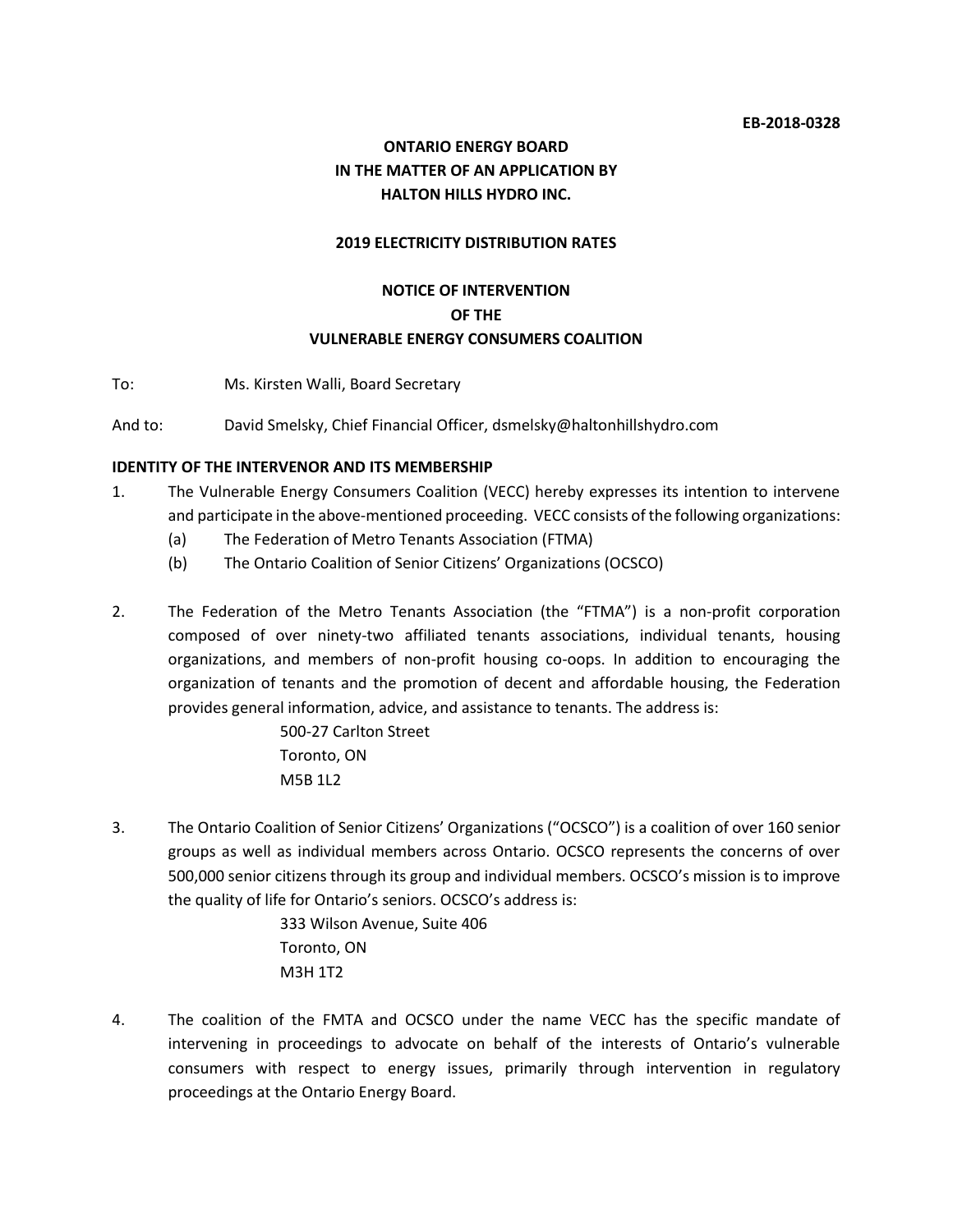- 5. Although the organization is not itself a member of VECC, the Public Interest Advocacy Centre (PIAC) in Ottawa assists in the representation of the interests of vulnerable consumers by ensuring the availability of competent representation and consultant support to the VECC participation.
- 6. VECC is a frequent intervenor in Board proceedings. Our annual information filing can be found on the Board's website at:

http://ontarioenergyboard.ca/oeb\_Documents/Intervenor\_Filings/VECC\_2014\_annual\_interven or\_filing20140605.pdf

## **INDIVIDUALS AUTHORIZED TO REPRESENT VECC IN THIS PROCEEDING**

7. The name & address of the agent authorized to receive documents on behalf of VECC is:

John Lawford Counsel, Regulatory and Public Policy Public Interest Advocacy Centre (PIAC) One Nicholas Street, Suite 1204 Ottawa, Ontario K1N 7B7 613- 562-4002 ext. 25 lawford@piac.ca

#### PIAC Office: 613-562-4002 (Donna Brady) Ext. 21

8. VECC requeststhat all correspondence and documentation also be electronically copied to VECC's consultant:

> Shelley Grice (project manager) 46 Scarborough Road Toronto, Ontario M4E 3M5 647-880-9942 (office) [shelley.grice@rogers.com](mailto:shelley.grice@rogers.com)

9. To mitigate costs VECC requests only electronic copies of the materials. VECC may request paper copies of some or all of the materials should this become necessary. VECC requests electronic copies of the application and any additional supporting materials are sent to Mr. Lawford and Ms. Grice at their respective e-mail addresses.